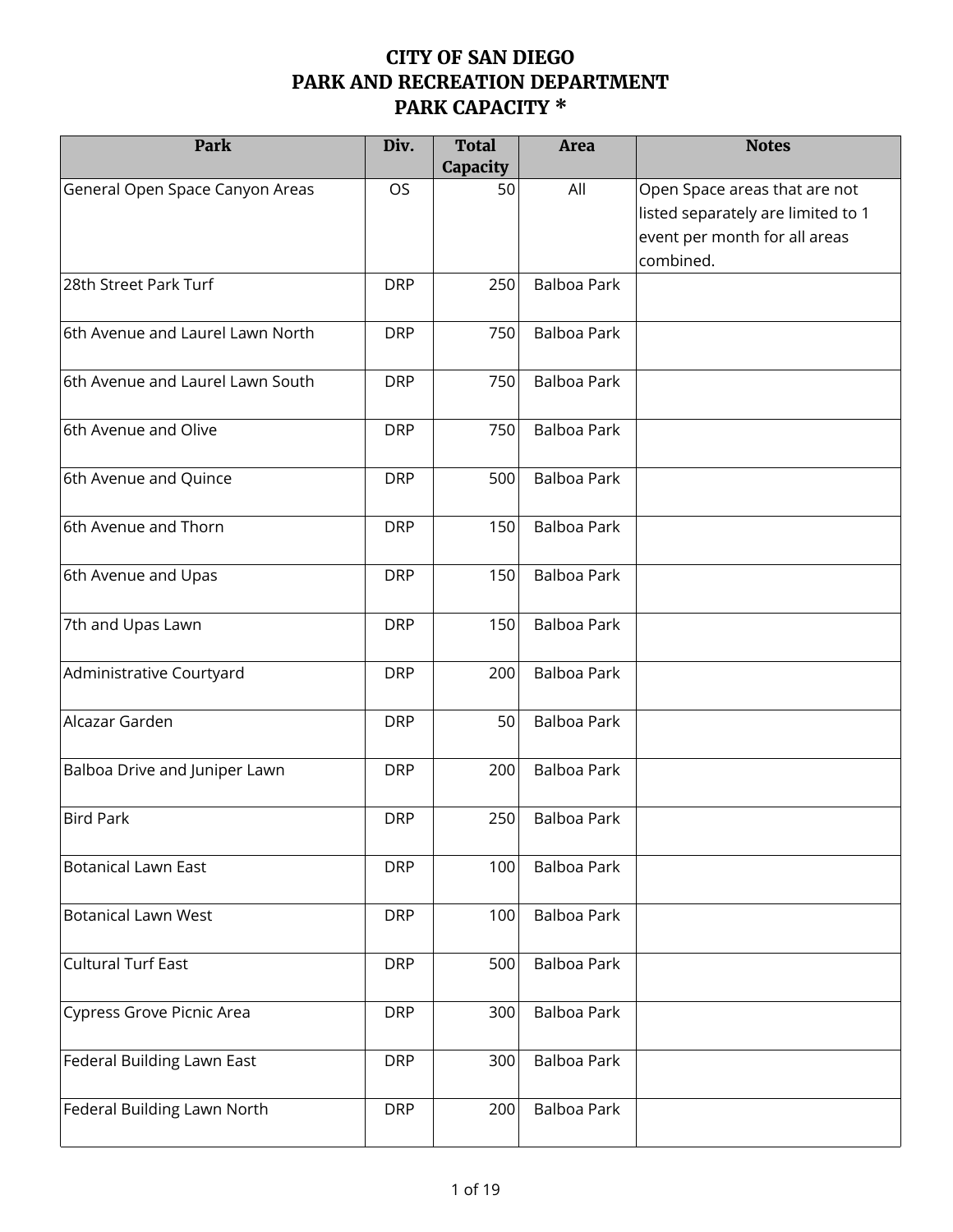| Park                                        | Div.       | <b>Total</b><br>Capacity | <b>Area</b>        | <b>Notes</b>             |
|---------------------------------------------|------------|--------------------------|--------------------|--------------------------|
| Golden Hill Park                            | <b>DRP</b> | 250                      | <b>Balboa Park</b> |                          |
| Happy Valley and 6th Avenue                 | <b>DRP</b> | 250                      | <b>Balboa Park</b> |                          |
| House of Pacific Relations Lawn             | <b>DRP</b> | 100                      | Balboa Park        |                          |
| Inez Grant Parker Memorial Rose Garden      | <b>DRP</b> | 50                       | Balboa Park        | Wedding ceremonies only. |
| Inspiration Point                           | <b>DRP</b> | 50                       | <b>Balboa Park</b> |                          |
| International Lawn                          | <b>DRP</b> | 250                      | Balboa Park        |                          |
| Lawn Bowling Lawn                           | <b>DRP</b> | 200                      | <b>Balboa Park</b> |                          |
| <b>Marston Point</b>                        | <b>DRP</b> | 200                      | <b>Balboa Park</b> |                          |
| Mission Hills/Pioneer Park                  | <b>DRP</b> | 300                      | <b>Balboa Park</b> |                          |
| Moreton Bay Fig (South)                     | <b>DRP</b> | 50                       | <b>Balboa Park</b> |                          |
| Morley                                      | <b>DRP</b> | 1,100                    | Balboa Park        |                          |
| Morley-Field 1                              | <b>DRP</b> | 250                      | <b>Balboa Park</b> |                          |
| Morley-Field 2                              | <b>DRP</b> | 250                      | <b>Balboa Park</b> |                          |
| Morley-Field 3                              | <b>DRP</b> | 250                      | <b>Balboa Park</b> |                          |
| Morley-Field 4                              | <b>DRP</b> | 250                      | <b>Balboa Park</b> |                          |
| Pan American Plaza Lawn                     | <b>DRP</b> | 100                      | <b>Balboa Park</b> |                          |
| Park Boulevard and President's Lawn<br>West | <b>DRP</b> | 200                      | <b>Balboa Park</b> |                          |
| Park Boulevard and President's Way<br>Lawn  | <b>DRP</b> | 500                      | <b>Balboa Park</b> |                          |
| Pepper Grove                                | <b>DRP</b> | 500                      | <b>Balboa Park</b> |                          |
| Pine Grove Picnic Area                      | <b>DRP</b> | 100                      | <b>Balboa Park</b> |                          |
| <b>Recital Hall Lawn</b>                    | <b>DRP</b> | 75                       | <b>Balboa Park</b> |                          |
| <b>Redwood Circle</b>                       | <b>DRP</b> | 200                      | <b>Balboa Park</b> |                          |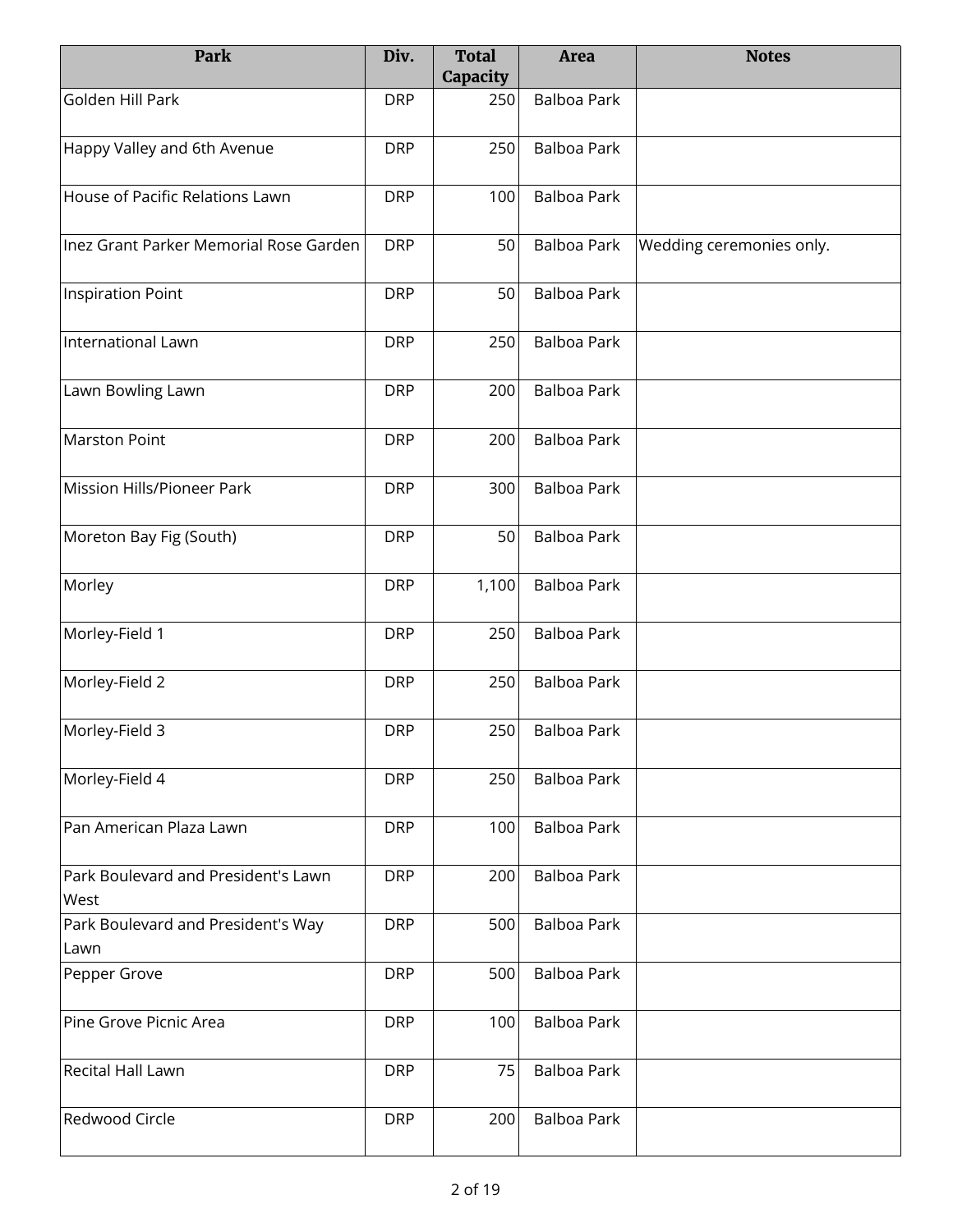| Park                                | Div.            | <b>Total</b><br>Capacity | <b>Area</b>        | <b>Notes</b> |
|-------------------------------------|-----------------|--------------------------|--------------------|--------------|
| Veteran's Lawn                      | <b>DRP</b>      | 250                      | <b>Balboa Park</b> |              |
| Veteran's Memorial Garden           | <b>DRP</b>      | 100                      | <b>Balboa Park</b> |              |
| War Memorial Lawn                   | <b>DRP</b>      | 500                      | Balboa Park        |              |
| Zoro Garden                         | <b>DRP</b>      | 75                       | <b>Balboa Park</b> |              |
| Adams Community Park and Joint Use  | CP <sub>2</sub> | 675                      | Central            |              |
| Alcott Elementary Joint Use         | CP <sub>1</sub> | 500                      | Central            |              |
| Angier Elementary Joint Use         | CP <sub>1</sub> | 400                      | Central            |              |
| Arbor at Presidio Park              | <b>DRP</b>      | 75                       | Central            |              |
| Azalea Community Park               | CP <sub>2</sub> | 300                      | Central            |              |
| Birney Elementary Joint Use         | CP <sub>2</sub> | 250                      | Central            |              |
| Cabrillo Heights Park               | CP <sub>1</sub> | 1,500                    | Central            |              |
| Cadman Community Park               | CP <sub>1</sub> | 200                      | Central            |              |
| Cadman Elementary Joint Use         | CP <sub>1</sub> | 600                      | Central            |              |
| Carson Elementary Joint Use         | CP <sub>1</sub> | 200                      | Central            |              |
| Central Ave Mini Park/Skate Plaza   | CP <sub>2</sub> | 100                      | Central            |              |
| Centrum Park                        | CP <sub>1</sub> | 200                      | Central            |              |
| Charles Lewis III Memorial Park     | CP <sub>2</sub> | 50                       | Central            |              |
| Cherokee Point Elementary Joint Use | CP <sub>2</sub> | 250                      | Central            |              |
| Cherokee Point Neighborhood Park    | CP <sub>2</sub> | 150                      | Central            |              |
| <b>City Heights</b>                 | CP <sub>2</sub> | 400                      | Central            |              |
| City Heights Mini Park              | CP <sub>2</sub> | 50                       | Central            |              |
| City Heights Square Mini Park       | CP <sub>2</sub> | 50                       | Central            |              |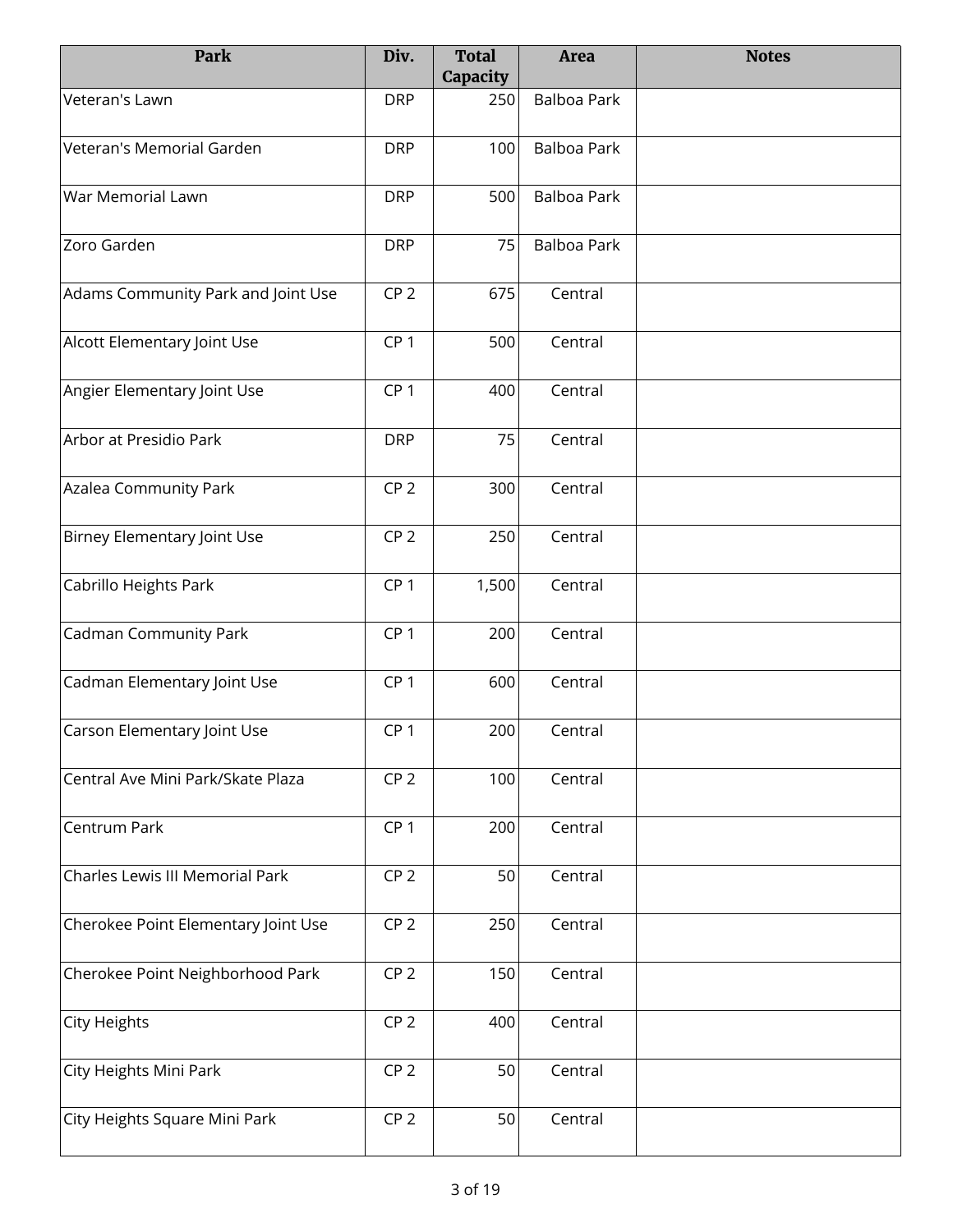| Park                                  | Div.            | <b>Total</b><br>Capacity | Area    | <b>Notes</b>                                         |
|---------------------------------------|-----------------|--------------------------|---------|------------------------------------------------------|
| Dennis V. Allen Neighborhood Park     | CP <sub>2</sub> | 350                      | Central |                                                      |
| Doyle Community Park                  | CP <sub>1</sub> | 1,150                    | Central |                                                      |
| Doyle School Joint Use                | CP <sub>1</sub> | 500                      | Central |                                                      |
| East Clairemont Athletic Area         | CP <sub>1</sub> | 650                      | Central |                                                      |
| Edison Elementary Joint Use           | CP <sub>2</sub> | 125                      | Central |                                                      |
| Edward Tyler Cramer Park              | CP <sub>1</sub> | 200                      | Central |                                                      |
| Field Elementary Joint Use            | CP <sub>1</sub> | 500                      | Central |                                                      |
| Fletcher School Joint Use (Birdland)  | CP <sub>1</sub> | 300                      | Central |                                                      |
| Florence Joyner-Griffith Joint Use    | CP <sub>2</sub> | 250                      | Central |                                                      |
| Franklin Elementary Joint Use         | CP <sub>2</sub> | 150                      | Central |                                                      |
| Garfield Elementary School Joint Use  | CP <sub>2</sub> | 150                      | Central |                                                      |
| Gershwin Neighborhood Park            | CP <sub>1</sub> | 200                      | Central |                                                      |
| Golden Hill Community Park            | CP <sub>2</sub> | 400                      | Central |                                                      |
| Grant Hill Neighborhood Park          | CP <sub>2</sub> | 150                      | Central |                                                      |
| Hickman Youth Fields                  | CP <sub>1</sub> | 1,000                    | Central | Permitted by non-City organization<br>per agreement. |
| Hollywood Neighborhood Park           | CP <sub>2</sub> | 400                      | Central |                                                      |
| Jefferson Elementary School Joint Use | CP <sub>2</sub> | 150                      | Central |                                                      |
| Juarez School Elementary Park         | CP <sub>1</sub> | 300                      | Central |                                                      |
| Kearny Mesa Community Park            | CP <sub>1</sub> | 2,500                    | Central |                                                      |
| Kelly Street Neighborhood Park        | CP <sub>1</sub> | 200                      | Central |                                                      |
| Kensington Neighborhood Park          | CP <sub>2</sub> | 50                       | Central |                                                      |
| Linda Vista Community Park            | CP <sub>1</sub> | 1,500                    | Central |                                                      |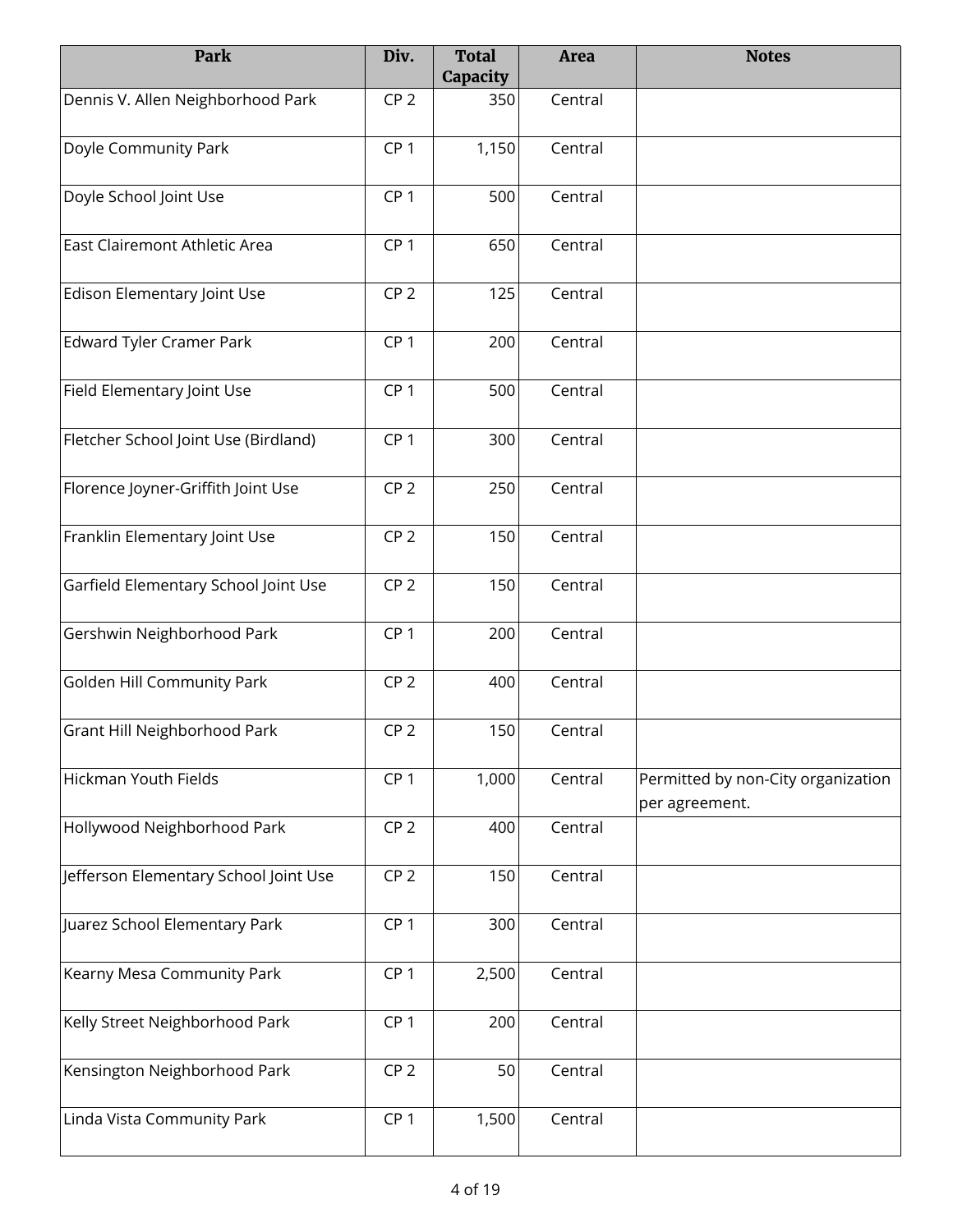| Park                                          | Div.            | <b>Total</b><br>Capacity | Area    | <b>Notes</b>                                              |
|-----------------------------------------------|-----------------|--------------------------|---------|-----------------------------------------------------------|
| Lindbergh Neighborhood Park                   | CP <sub>1</sub> | 1,000                    | Central |                                                           |
| MacDowell Neighborhood Park                   | CP <sub>1</sub> | 100                      | Central |                                                           |
| Marcy Neighborhood Park                       | CP <sub>1</sub> | 200                      | Central |                                                           |
| Marston Junior High Joint Use                 | CP <sub>1</sub> | 600                      | Central |                                                           |
| Mason School Joint Use                        | CP <sub>1</sub> | 75                       | Central |                                                           |
| Mission Heights Neighborhood Park             | CP <sub>1</sub> | 400                      | Central |                                                           |
| Monroe-Clark Middle School Joint Use          | CP <sub>2</sub> | 300                      | Central |                                                           |
| Montclair Neighborhood Park                   | CP <sub>2</sub> | 200                      | Central |                                                           |
| Montgomery Academy Joint Use                  | CP <sub>1</sub> | 500                      | Central |                                                           |
| Mt. Acadia Neighborhood Park                  | CP <sub>1</sub> | 600                      | Central |                                                           |
| Mt. Etna Neighborhood Park                    | CP <sub>1</sub> | 550                      | Central |                                                           |
| Murray Ridge Neighborhood Park                | CP <sub>1</sub> | 400                      | Central |                                                           |
| Nobel Athletic Area                           | CP <sub>1</sub> | 1,900                    | Central |                                                           |
| Normal Heights Elementary School Joint<br>Use | CP <sub>2</sub> | 250                      | Central |                                                           |
| North Clairemont Community Park               | CP <sub>1</sub> | 825                      | Central |                                                           |
| North Park Community Park and Joint<br>Use    | CP <sub>2</sub> | 400                      | Central |                                                           |
| Old Trolley Barn Neighborhood Park            | CP <sub>2</sub> | 400                      | Central |                                                           |
| Olive Grove Community Park                    | CP <sub>1</sub> | 750                      | Central |                                                           |
| Padre Cross                                   | <b>DRP</b>      | 40                       | Central | No Food. Wedding ceremonies/<br>memorial gatherings only. |
| Park de la Cruz Neighborhood Park             | CP <sub>2</sub> | 300                      | Central |                                                           |
| Presidio Community Park                       | CP <sub>2</sub> | 180                      | Central | Does not include regional park<br>area.                   |
| Presidio Little League/Sefton Field           | CP <sub>1</sub> | 580                      | Central | Permitted by non-City organization<br>per agreement.      |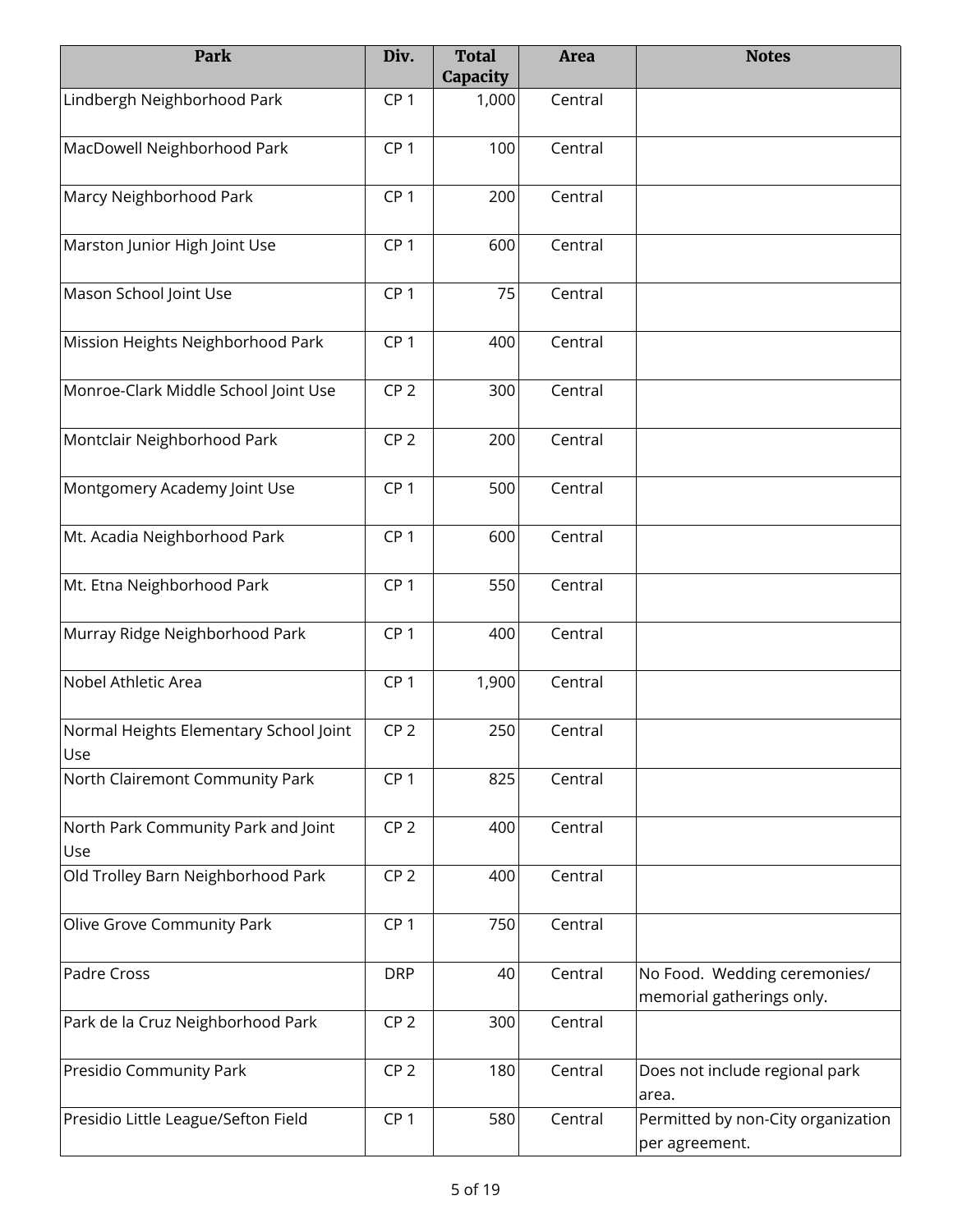| Park                                                                | Div.            | <b>Total</b><br>Capacity | <b>Area</b> | <b>Notes</b>                                         |
|---------------------------------------------------------------------|-----------------|--------------------------|-------------|------------------------------------------------------|
| Presidio Park - The Bowl                                            | <b>DRP</b>      | 150                      | Central     | Does not include Community park<br>area.             |
| Rosa Parks Elementary Joint Use                                     | CP <sub>2</sub> | 350                      | Central     |                                                      |
| Serra Mesa Community Park                                           | CP <sub>1</sub> | 500                      | Central     |                                                      |
| Silver Terrace Mini-Park                                            | CP <sub>1</sub> | 100                      | Central     |                                                      |
| South Clairemont Community Park                                     | CP <sub>1</sub> | 1,150                    | Central     |                                                      |
| Spreckels School Joint Use                                          | CP <sub>1</sub> | 250                      | Central     |                                                      |
| <b>Standley Community Park</b>                                      | CP <sub>1</sub> | 750                      | Central     |                                                      |
| Standley Middle School Joint Use                                    | CP <sub>1</sub> | 1,500                    | Central     |                                                      |
| Stockton and Martin Luther King, Jr.<br>Elementary School Joint Use | CP <sub>2</sub> | 200                      | Central     |                                                      |
| Sunshine Berardini Field                                            | CP <sub>2</sub> | 700                      | Central     | Permitted by non-City organization<br>per agreement. |
| <b>Tecolote Community Park</b>                                      | CP <sub>1</sub> | 975                      | Central     |                                                      |
| Teralta Neighborhood Park                                           | CP <sub>2</sub> | 500                      | Central     |                                                      |
| University Gardens Neighborhood Park                                | CP <sub>1</sub> | 600                      | Central     |                                                      |
| University Village Neighborhood Park                                | CP <sub>1</sub> | 150                      | Central     |                                                      |
| Villa La Jolla Neighborhood Park                                    | CP <sub>1</sub> | 150                      | Central     |                                                      |
| Wabash Mini Park                                                    | CP <sub>2</sub> | 50                       | Central     |                                                      |
| Ward Canyon Neighborhood Park                                       | CP <sub>2</sub> | 250                      | Central     |                                                      |
| Wegeforth Elementary Joint Use                                      | CP <sub>1</sub> | 600                      | Central     |                                                      |
| West Maple Mini Park                                                | CP <sub>2</sub> | 50                       | Central     |                                                      |
| Western Hills Neighborhood Park                                     | CP <sub>1</sub> | 500                      | Central     |                                                      |
| Wightman Street Neighborhood Park                                   | CP <sub>2</sub> | 50                       | Central     |                                                      |
| Wilson Middle School Joint Use                                      | CP <sub>2</sub> | 250                      | Central     |                                                      |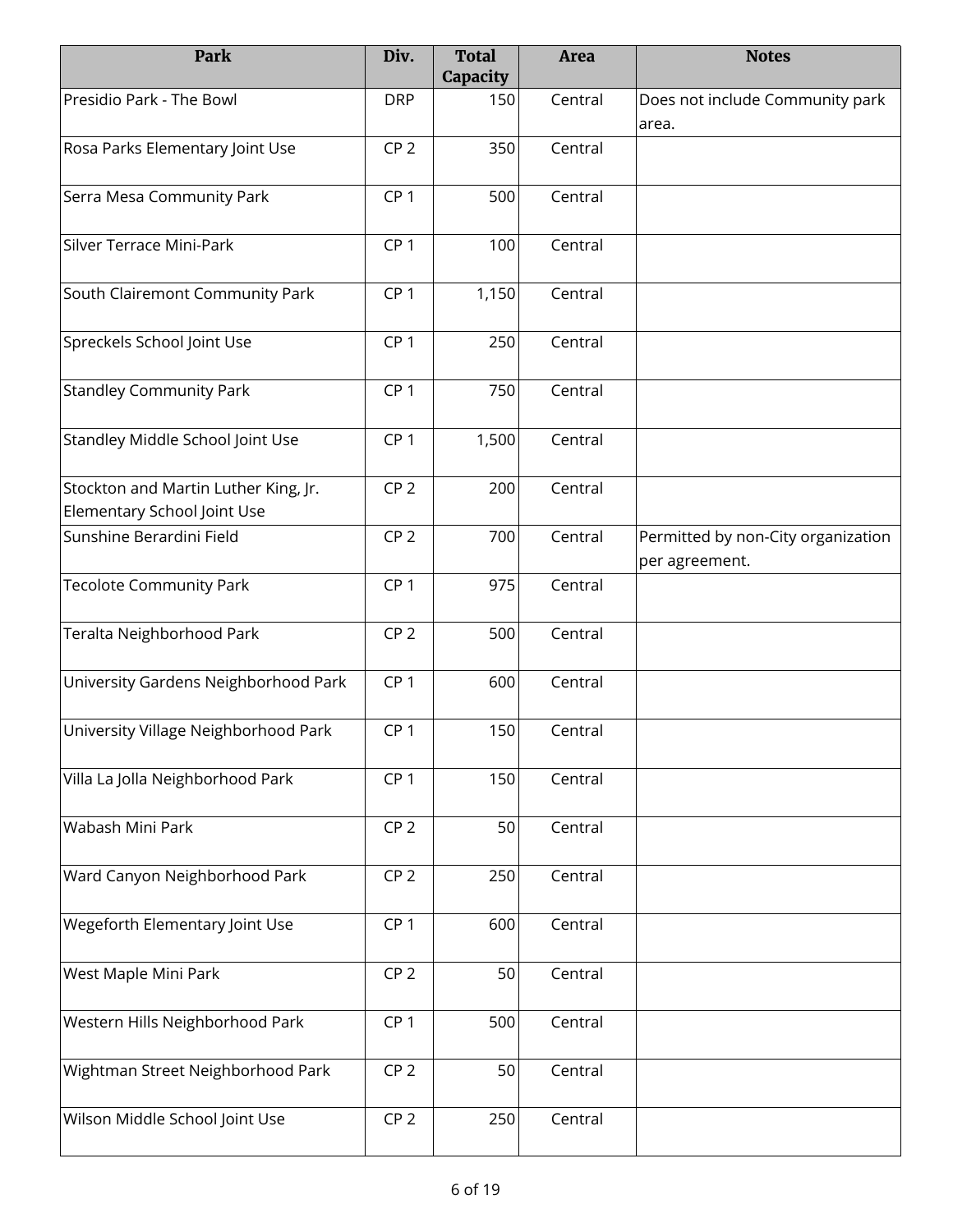| Park                                  | Div.            | <b>Total</b><br>Capacity | Area    | <b>Notes</b>                                                     |
|---------------------------------------|-----------------|--------------------------|---------|------------------------------------------------------------------|
| <b>Bill Cleator Community Park</b>    | CP <sub>1</sub> | 1,500                    | Coastal |                                                                  |
| Bird Rock Elementary Joint Use        | CP <sub>1</sub> | 400                      | Coastal |                                                                  |
| Cabrillo Elementary Joint Use         | CP <sub>1</sub> | 500                      | Coastal |                                                                  |
| Cabrillo North Mini Park              | CP <sub>1</sub> | 75                       | Coastal |                                                                  |
| Cliffridge Park/Athletic Area         | CP <sub>1</sub> | 600                      | Coastal |                                                                  |
| Collier Neighborhood Park             | CP <sub>1</sub> | 150                      | Coastal |                                                                  |
| Dana Junior High Joint Use            | CP <sub>1</sub> | 500                      | Coastal | The large field is no longer part of<br>the joint use agreement. |
| Dusty Rhodes Neighborhood Park        | CP <sub>1</sub> | 1,700                    | Coastal |                                                                  |
| Kate O. Sessions Neighborhood Park    | CP <sub>1</sub> | 850                      | Coastal |                                                                  |
| La Jolla Community Park               | CP <sub>1</sub> | 200                      | Coastal |                                                                  |
| Laureate Mini Park (Mata)             | CP <sub>1</sub> | 150                      | Coastal |                                                                  |
| Naval Training Center (NTC) Park      | CP <sub>1</sub> | 3,400                    | Coastal |                                                                  |
| Ocean Beach Elementary Joint Use      | CP <sub>1</sub> | 500                      | Coastal |                                                                  |
| Ocean Beach Gateway                   | CP <sub>1</sub> | $\mathsf 0$              | Coastal | Permits are not issued for this site.                            |
| Ocean Beach Park                      | CP <sub>1</sub> | 100                      | Coastal |                                                                  |
| Pacific Beach Elementary              | CP <sub>1</sub> | 350                      | Coastal |                                                                  |
| Pacific Beach Middle School Joint Use | CP <sub>1</sub> | 400                      | Coastal |                                                                  |
| Plumosa Mini Park                     | CP <sub>1</sub> | 250                      | Coastal |                                                                  |
| Point Loma Community Park             | CP <sub>1</sub> | 850                      | Coastal |                                                                  |
| Robb Field/Ocean Beach Athletic Area  | CP <sub>1</sub> | 1,800                    | Coastal |                                                                  |
| Soledad Natural Park                  | CP <sub>1</sub> | 75                       | Coastal |                                                                  |
| Torrey Pines Elementary Joint Use     | CP <sub>1</sub> | 400                      | Coastal |                                                                  |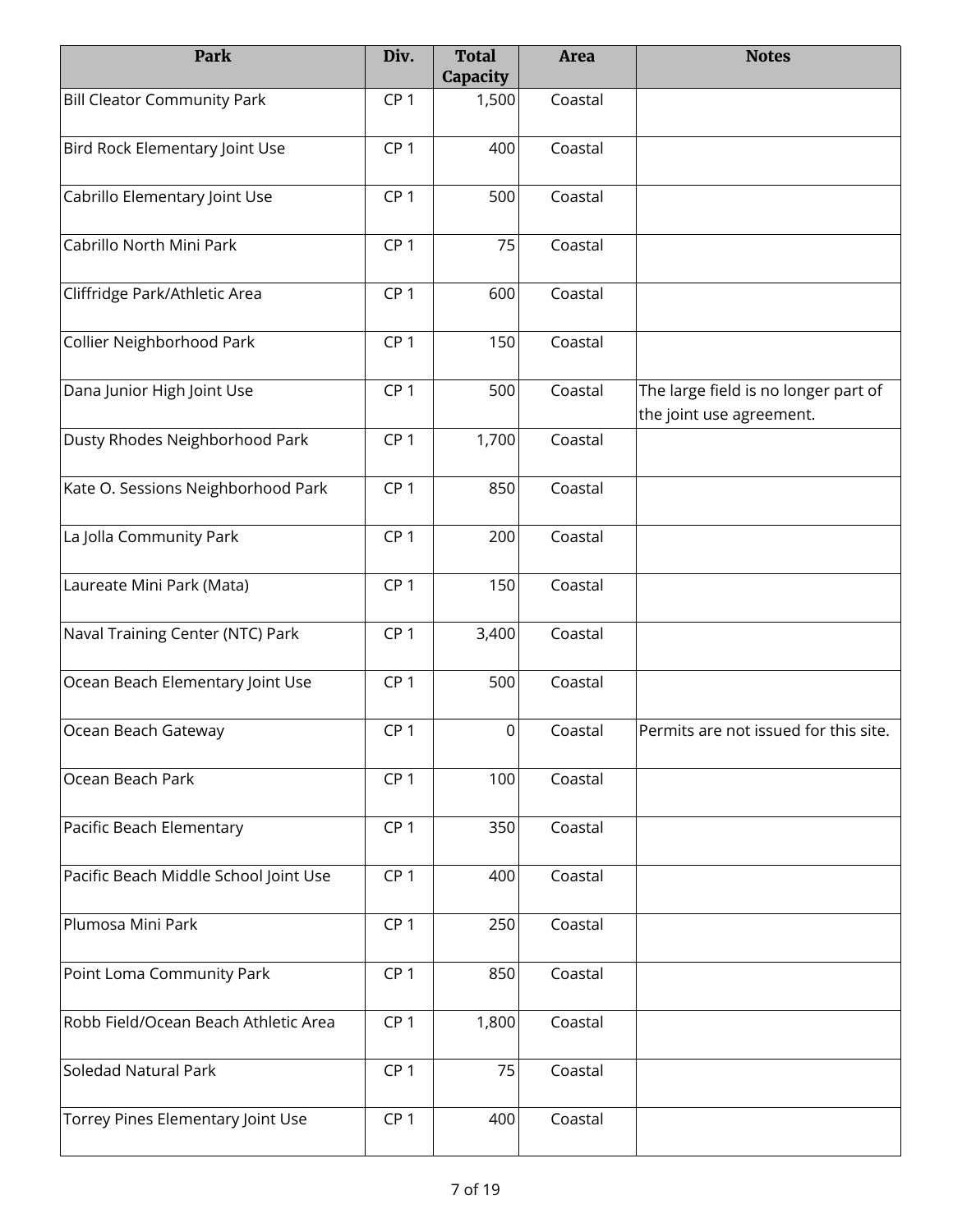| Park                                        | Div.            | <b>Total</b><br>Capacity | <b>Area</b> | <b>Notes</b>  |
|---------------------------------------------|-----------------|--------------------------|-------------|---------------|
| Cabrillo South Mini Park                    | CP <sub>1</sub> | 50                       | Coastal     |               |
| Children's Museum Park                      | CP <sub>1</sub> | 125                      | Downtown    |               |
| Fault Line Park                             | CP <sub>1</sub> | 75                       | Downtown    |               |
| Gas Lamp Square Park                        | CP <sub>1</sub> | 75                       | Downtown    |               |
| Horton Plaza Park                           | CP <sub>1</sub> | 5,700                    | Downtown    |               |
| Pantoja Park                                | CP <sub>1</sub> | 250                      | Downtown    |               |
| William Heath Davis House                   | CP <sub>1</sub> | 75                       | Downtown    | Grounds only. |
| Allied Gardens Community Park               | CP <sub>1</sub> | 4,000                    | Eastern     |               |
| Chollas Lake                                | CP <sub>2</sub> | 1,500                    | Eastern     |               |
| Chollas/Mead Elementary School Joint<br>Use | CP <sub>2</sub> | 425                      | Eastern     |               |
| Clay Elementary Joint Use                   | CP <sub>2</sub> | 250                      | Eastern     |               |
| Clay Neighborhood Park                      | CP <sub>2</sub> | 1,000                    | Eastern     |               |
| Colina del Sol Community Park               | CP <sub>2</sub> | 2,000                    | Eastern     |               |
| Corte Playa San Juan Pocket Park            | MAD             | 50                       | Eastern     |               |
| Dailard Elementary Joint Use                | CP <sub>1</sub> | 200                      | Eastern     |               |
| Dailard Neighborhood Park                   | CP <sub>1</sub> | 300                      | Eastern     |               |
| De Portola Middle School Joint Use          | CP <sub>1</sub> | 1,500                    | Eastern     |               |
| Emerald Hills Neighborhood Park             | CP <sub>2</sub> | 200                      | Eastern     |               |
| <b>Encanto Community Park</b>               | CP <sub>2</sub> | 350                      | Eastern     |               |
| Farb Middle School Joint Use                | CP <sub>1</sub> | 1,000                    | Eastern     |               |
| Forward Middle School Joint Use             | CP <sub>1</sub> | 1,000                    | Eastern     |               |
| Gompers Neighborhood Park                   | CP <sub>2</sub> | 250                      | Eastern     |               |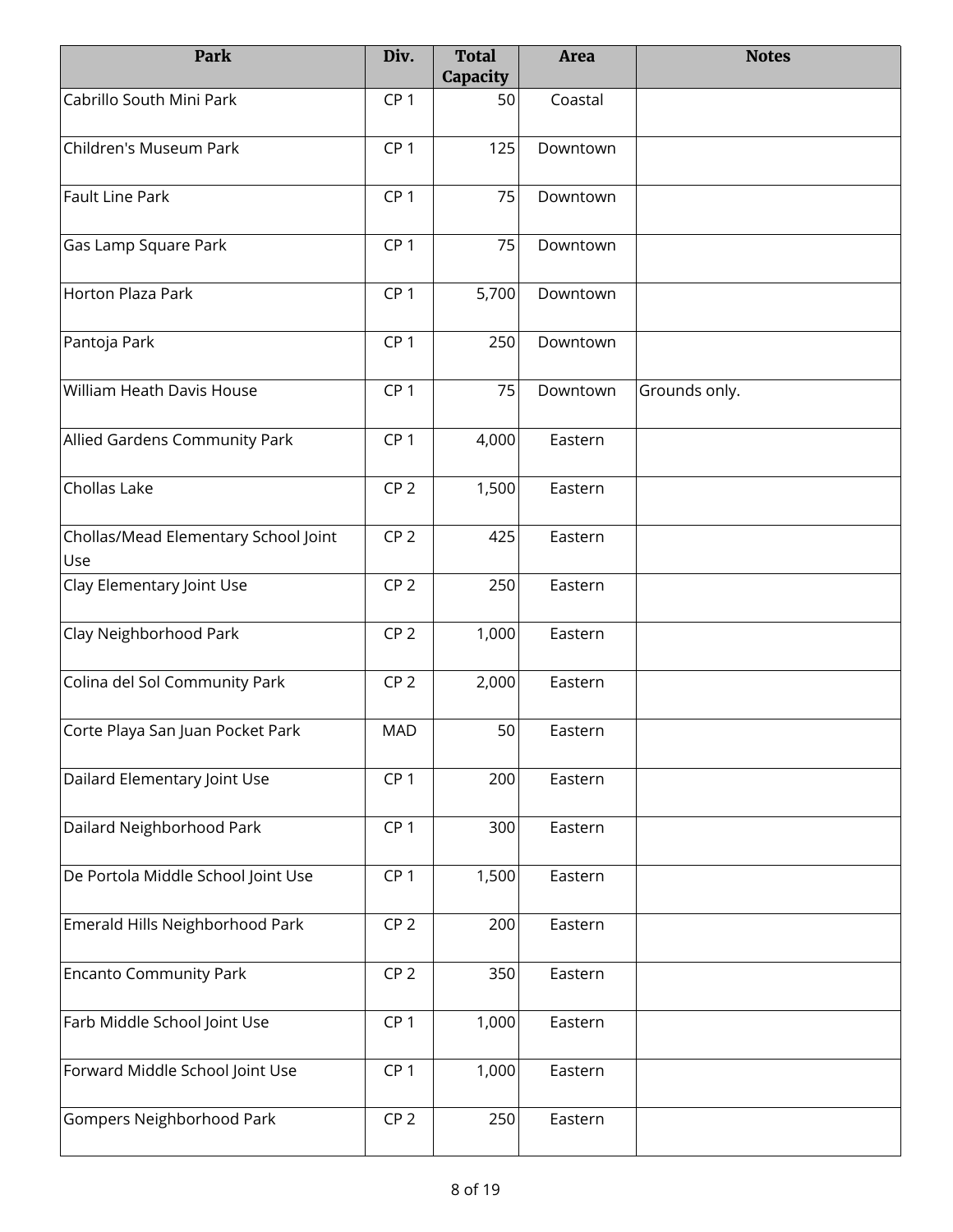| Park                                       | Div.            | <b>Total</b><br>Capacity | <b>Area</b> | <b>Notes</b> |
|--------------------------------------------|-----------------|--------------------------|-------------|--------------|
| Grantville Neighborhood Park               | CP <sub>1</sub> | 200                      | Eastern     |              |
| Hardy Elementary Joint Use                 | CP <sub>2</sub> | 250                      | Eastern     |              |
| Hearst Elementary Joint Use                | CP <sub>1</sub> | 700                      | Eastern     |              |
| Ibarra Elementary Joint Use                | CP <sub>2</sub> | 250                      | Eastern     |              |
| Keiller Neighborhood Park                  | CP <sub>2</sub> | 700                      | Eastern     |              |
| Kumeyaay Elementary Joint Use              | CP <sub>1</sub> | 700                      | Eastern     |              |
| Lake Murray Community Park                 | CP <sub>1</sub> | 2,000                    | Eastern     |              |
| Lewis Middle School Joint Use              | CP <sub>1</sub> | 1,000                    | Eastern     |              |
| Lomita Neighborhood Park                   | CP <sub>2</sub> | 500                      | Eastern     |              |
| Mann Middle School Joint Use               | CP <sub>2</sub> | 300                      | Eastern     |              |
| Mary Fay Elementary Joint Use              | CP <sub>2</sub> | 250                      | Eastern     |              |
| Montezuma Neighborhood Park                | CP <sub>2</sub> | 100                      | Eastern     |              |
| Oak Park Neighborhood Park                 | CP <sub>2</sub> | 300                      | Eastern     |              |
| Pershing Middle School Joint Use           | CP <sub>1</sub> | 1,000                    | Eastern     |              |
| Portobelo Pocket Park                      | <b>MAD</b>      | 50                       | Eastern     |              |
| Princess Del Cerro Neighborhood Park       | CP <sub>1</sub> | 250                      | Eastern     |              |
| Rancho Mission Canyon Neighborhood<br>Park | CP <sub>1</sub> | 500                      | Eastern     |              |
| Roadrunner Neighborhood Park               | CP <sub>1</sub> | 400                      | Eastern     |              |
| Rolando Mini Park                          | CP <sub>2</sub> | 50                       | Eastern     |              |
| San Carlos Community Park                  | CP <sub>1</sub> | 1,000                    | Eastern     |              |
| Serra High School Joint Use                | CP <sub>1</sub> | 1,000                    | Eastern     |              |
| Skyline Hills Community Park               | CP <sub>2</sub> | 2,050                    | Eastern     |              |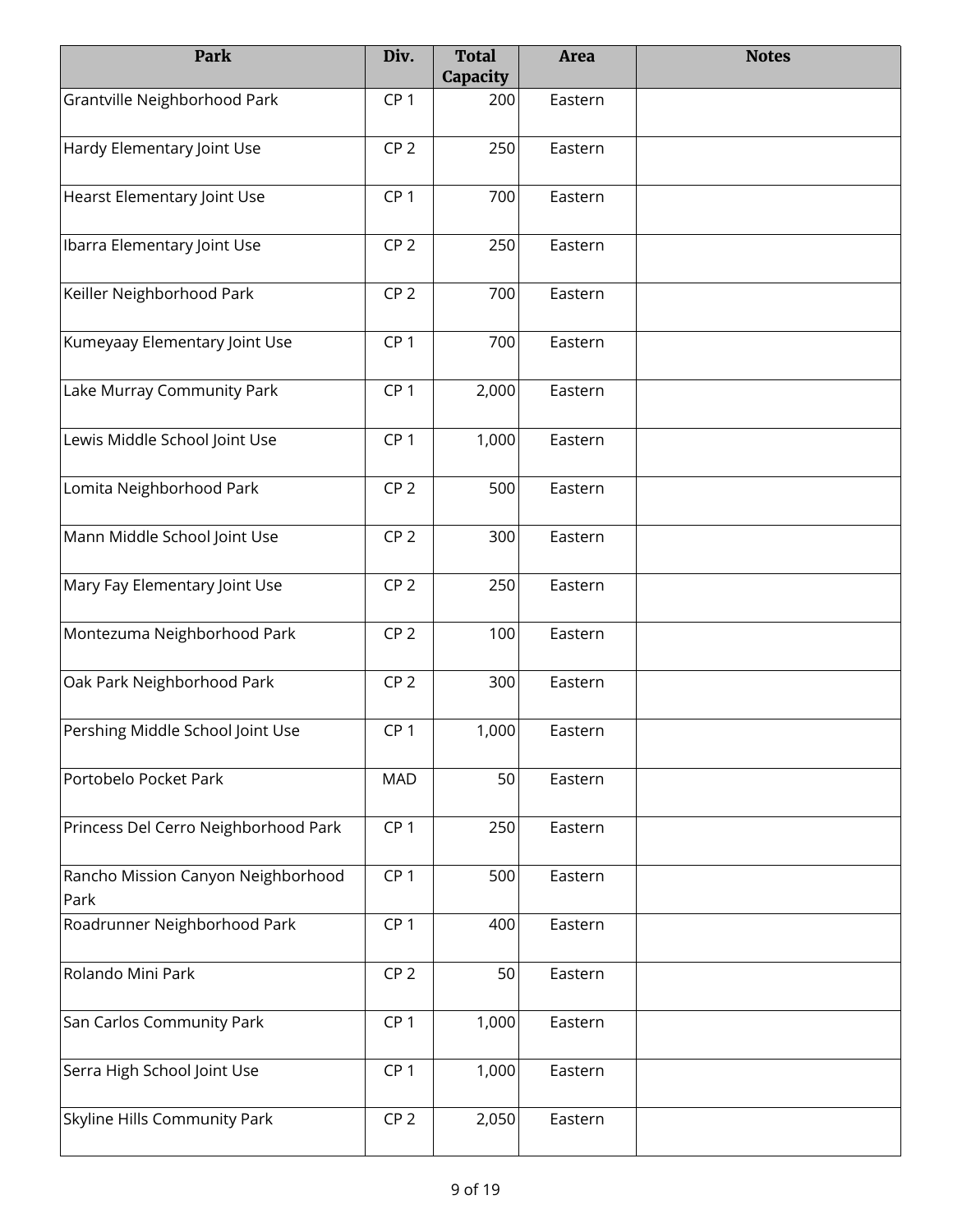| Park                                 | Div.            | <b>Total</b><br>Capacity | <b>Area</b>        | <b>Notes</b> |
|--------------------------------------|-----------------|--------------------------|--------------------|--------------|
| Skyview Neighborhood Park            | CP <sub>2</sub> | 500                      | Eastern            |              |
| Tierrasanta Community Park           | CP <sub>1</sub> | 3,000                    | Eastern            |              |
| Tierrasanta Elementary Joint Use     | CP <sub>1</sub> | 1,000                    | Eastern            |              |
| Tuxedo Neighborhood Park             | CP <sub>1</sub> | 250                      | Eastern            |              |
| Via Playa Los Santos Pocket Park     | <b>MAD</b>      | 50                       | Eastern            |              |
| Villa Monserate Neighborhood Park    | CP <sub>1</sub> | 400                      | Eastern            |              |
| Villa Norte Neighborhood Park        | CP <sub>1</sub> | 1,000                    | Eastern            |              |
| Vista Grande Elementary Joint Use    | CP <sub>1</sub> | 800                      | Eastern            |              |
| Bahia Point                          | <b>DRP</b>      | 250                      | <b>Mission Bay</b> |              |
| <b>Bayside Walk</b>                  | <b>DRP</b>      | 50                       | <b>Mission Bay</b> |              |
| Bayview Terrace Elementary Joint Use | CP <sub>1</sub> | 400                      | <b>Mission Bay</b> |              |
| Bonita Cove                          | <b>DRP</b>      | 700                      | <b>Mission Bay</b> |              |
| Catamaran Hotel Beach Area           | <b>DRP</b>      | 100                      | <b>Mission Bay</b> |              |
| <b>Crown Point</b>                   | <b>DRP</b>      | 950                      | <b>Mission Bay</b> |              |
| Crown Point Elementary Joint Use     | CP <sub>1</sub> | 400                      | <b>Mission Bay</b> |              |
| Dana Inn Beach/Lawn                  | <b>DRP</b>      | 50                       | <b>Mission Bay</b> |              |
| De Anza Cove                         | <b>DRP</b>      | 750                      | <b>Mission Bay</b> |              |
| <b>Enchanted Cove</b>                | <b>DRP</b>      | 100                      | <b>Mission Bay</b> |              |
| Fanuel Street Park                   | <b>DRP</b>      | 50                       | <b>Mission Bay</b> |              |
| Fiesta Island                        | <b>DRP</b>      | 500                      | <b>Mission Bay</b> |              |
| Hidden Anchorage                     | <b>DRP</b>      | 350                      | <b>Mission Bay</b> |              |
| Hilton Beach Area                    | <b>DRP</b>      | 50                       | <b>Mission Bay</b> |              |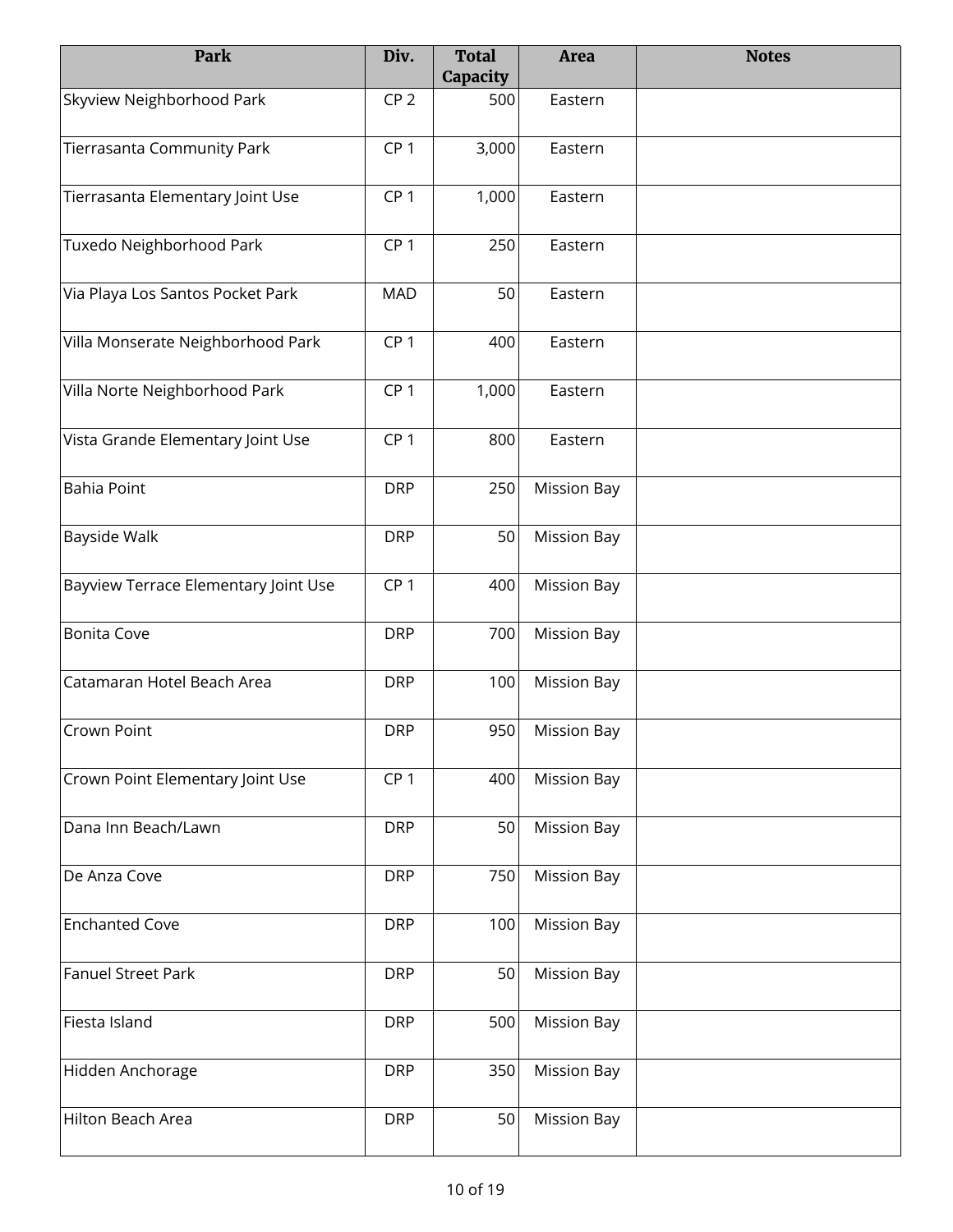| Park                                      | Div.            | <b>Total</b><br>Capacity | <b>Area</b>        | <b>Notes</b>                                         |
|-------------------------------------------|-----------------|--------------------------|--------------------|------------------------------------------------------|
| <b>Hospitality Point</b>                  | <b>DRP</b>      | 250                      | <b>Mission Bay</b> |                                                      |
| Hospitality Point Marathon Site           | <b>DRP</b>      | 200                      | <b>Mission Bay</b> |                                                      |
| Hyatt Islandia (Quivira Point)            | <b>DRP</b>      | 250                      | <b>Mission Bay</b> |                                                      |
| Mission Bay Athletic Area (McEvoy Fields) | CP <sub>1</sub> | 500                      | <b>Mission Bay</b> |                                                      |
| <b>Mission Point</b>                      | <b>DRP</b>      | 150                      | <b>Mission Bay</b> |                                                      |
| Model Yacht Pond                          | <b>DRP</b>      | 100                      | <b>Mission Bay</b> |                                                      |
| Playa II                                  | <b>DRP</b>      | 300                      | <b>Mission Bay</b> |                                                      |
| Rose Marie Starns South Shores Park       | <b>DRP</b>      | 150                      | <b>Mission Bay</b> |                                                      |
| Santa Clara Point                         | CP <sub>1</sub> | 475                      | <b>Mission Bay</b> | Softball and recreation center<br>surrounding areas. |
| Santa Clara Point                         | <b>DRP</b>      | 100                      | <b>Mission Bay</b> | Area surrounding Pacific Beach<br>Women's Club.      |
| Ski Beach North                           | <b>DRP</b>      | 350                      | <b>Mission Bay</b> |                                                      |
| Sunset Point                              | <b>DRP</b>      | 150                      | <b>Mission Bay</b> |                                                      |
| <b>Tecolote Shores North</b>              | <b>DRP</b>      | 100                      | <b>Mission Bay</b> |                                                      |
| <b>Tecolote Shores South</b>              | <b>DRP</b>      | 100                      | <b>Mission Bay</b> |                                                      |
| Vacation Isle East                        | <b>DRP</b>      | 200                      | <b>Mission Bay</b> |                                                      |
| Vacation Isle North Cove                  | <b>DRP</b>      | 50                       | <b>Mission Bay</b> |                                                      |
| Vacation Isle West                        | <b>DRP</b>      | 200                      | <b>Mission Bay</b> |                                                      |
| Ventura Cove                              | <b>DRP</b>      | 200                      | <b>Mission Bay</b> |                                                      |
| Zlac Rowing Club Beach Area               | <b>DRP</b>      | 100                      | <b>Mission Bay</b> |                                                      |
| Adobe Bluffs Neighborhood Park            | CP <sub>1</sub> | 250                      | Northern           |                                                      |
| Adobe Bluffs School Joint Use             | CP <sub>1</sub> | 75                       | Northern           |                                                      |
| Amador Greenbelt                          | <b>MAD</b>      | 50                       | Northern           |                                                      |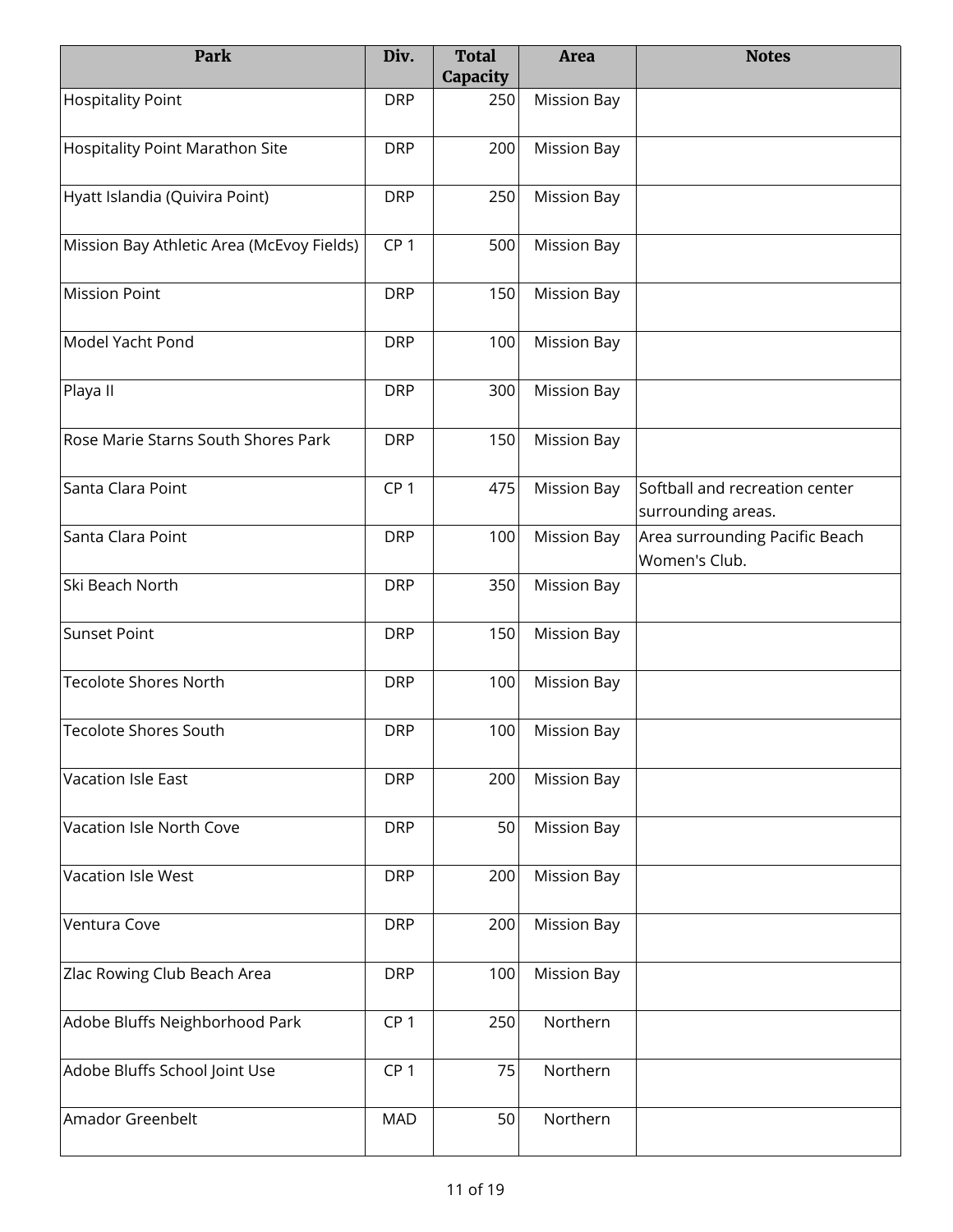| Park                                        | Div.            | <b>Total</b><br>Capacity | <b>Area</b> | <b>Notes</b>                                                                                                                              |
|---------------------------------------------|-----------------|--------------------------|-------------|-------------------------------------------------------------------------------------------------------------------------------------------|
| Ashley Falls Neighborhood Park              | CP <sub>1</sub> | 700                      | Northern    |                                                                                                                                           |
| Ashley Falls School Joint Use               | CP <sub>1</sub> | 700                      | Northern    |                                                                                                                                           |
| Black Mountain Open Space Park              | OS              | 50                       | Northern    | Only 1 event per month permitted.<br>Includes Black Mountain, Crest<br>Canyon, Gonzalez, San Pasqual and<br>Mt. Woodson open space areas. |
| Black Mountain Ranch Community Park         | CP <sub>1</sub> | 800                      | Northern    |                                                                                                                                           |
| <b>Breen Park</b>                           | CP <sub>1</sub> | 500                      | Northern    |                                                                                                                                           |
| <b>Butterfly Gardens Mini Park</b>          | CP <sub>1</sub> | 50                       | Northern    | Permitted by non-City organization<br>per agreement.                                                                                      |
| Camino Ruiz Neighborhood Park               | CP <sub>1</sub> | 550                      | Northern    |                                                                                                                                           |
| Canyon View Park                            | CP <sub>1</sub> | 50                       | Northern    |                                                                                                                                           |
| Canyonside Community Park                   | CP <sub>1</sub> | 1,200                    | Northern    |                                                                                                                                           |
| Carmel Creek Neighborhood Park              | CP <sub>1</sub> | 700                      | Northern    |                                                                                                                                           |
| Carmel Creek School Joint use               | CP <sub>1</sub> | 450                      | Northern    |                                                                                                                                           |
| Carmel Del Mar Neighborhood Park            | CP <sub>1</sub> | 100                      | Northern    |                                                                                                                                           |
| Carmel Del Mar School Joint Use             | CP <sub>1</sub> | 600                      | Northern    |                                                                                                                                           |
| Carmel Grove Park                           | CP <sub>1</sub> | 50                       | Northern    |                                                                                                                                           |
| Carmel Knolls Park                          | CP <sub>1</sub> | 50                       | Northern    |                                                                                                                                           |
| <b>Carmel Mission Park</b>                  | CP <sub>1</sub> | 50                       | Northern    |                                                                                                                                           |
| Carmel Mountain Ranch/Sabre Springs<br>Park | CP <sub>1</sub> | 500                      | Northern    |                                                                                                                                           |
| Carmel Valley Community Park                | CP <sub>1</sub> | 1,200                    | Northern    |                                                                                                                                           |
| Carmel View Mini Park                       | CP <sub>1</sub> | 50                       | Northern    |                                                                                                                                           |
| Challenger Joint Use                        | CP <sub>1</sub> | 500                      | Northern    |                                                                                                                                           |
| Cypress Canyon Neighborhood Park            | CP <sub>1</sub> | 500                      | Northern    |                                                                                                                                           |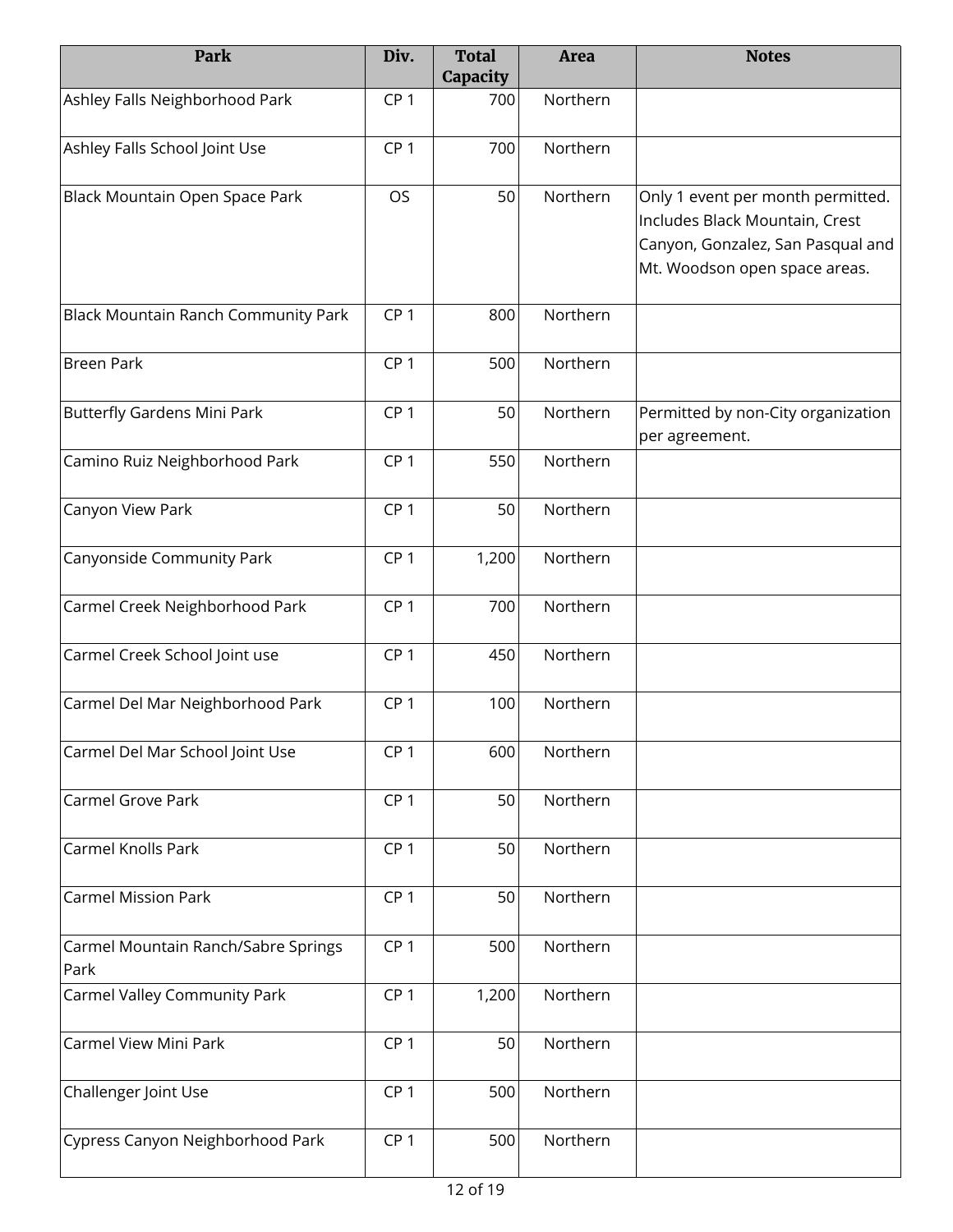| Park                                          | Div.            | <b>Total</b><br>Capacity | Area     | <b>Notes</b>                                                                                        |
|-----------------------------------------------|-----------------|--------------------------|----------|-----------------------------------------------------------------------------------------------------|
| Cypress Valley Mini Park                      | CP <sub>1</sub> | 50                       | Northern |                                                                                                     |
| Del Mar Trails Park                           | CP <sub>1</sub> | 50                       | Northern |                                                                                                     |
| Dingeman School Joint Use                     | CP <sub>1</sub> | 300                      | Northern |                                                                                                     |
| Dry Creek Park                                | CP <sub>1</sub> | 50                       | Northern |                                                                                                     |
| Ellen Browning Elementary School Joint<br>Use | CP <sub>1</sub> | 300                      | Northern |                                                                                                     |
| Ericson School Joint Use                      | CP <sub>1</sub> | 300                      | Northern |                                                                                                     |
| Forestview Lane Mini Park                     | <b>MAD</b>      | 50                       | Northern |                                                                                                     |
| Highland Ranch Neighborhood Park              | CP <sub>1</sub> | 225                      | Northern |                                                                                                     |
| <b>Hilltop Community Park</b>                 | CP <sub>1</sub> | 1,500                    | Northern |                                                                                                     |
| Hourglass Community Park                      | CP <sub>1</sub> | 3,100                    | Northern |                                                                                                     |
| <b>Hoyt Park</b>                              | <b>MAD</b>      | 50                       | Northern |                                                                                                     |
| Jerabek Elementary School Joint Use           | CP <sub>1</sub> | 300                      | Northern |                                                                                                     |
| Jerabek Neighborhood Park                     | CP <sub>1</sub> | 575                      | Northern |                                                                                                     |
| Lakecrest Point                               | <b>MAD</b>      | 50                       | Northern |                                                                                                     |
| Lakeview Neighborhood Park                    | CP <sub>1</sub> | 250                      | Northern |                                                                                                     |
| Lopez Ridge Neighborhood Park                 | CP <sub>1</sub> | 550                      | Northern |                                                                                                     |
| Los Peñasquitos Canyon Preserve Open<br>Space | <b>OS</b>       | 50                       | Northern | Only 1 event per month permitted.<br>Includes Carmel Mountain and Del<br>Mar Mesa open space areas. |
| Maddox Neighborhood Park                      | CP <sub>1</sub> | 200                      | Northern |                                                                                                     |
| McAuliffe Neighborhood Park                   | CP <sub>1</sub> | 125                      | Northern |                                                                                                     |
| Mesa Verde Neighborhood Park                  | CP <sub>1</sub> | 375                      | Northern |                                                                                                     |
| Mesa Viking Neighborhood Park                 | CP <sub>1</sub> | 175                      | Northern |                                                                                                     |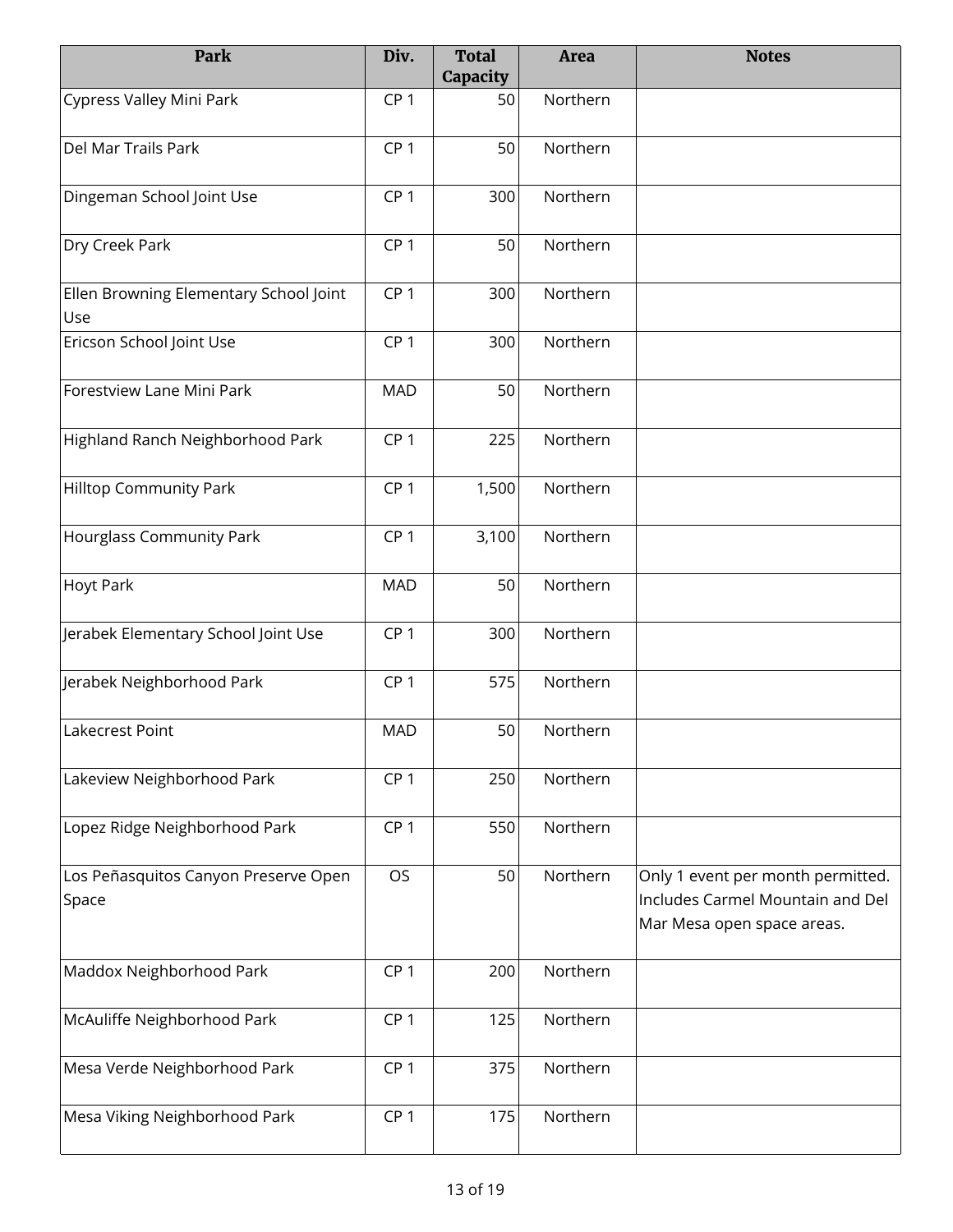| Park                                    | Div.            | <b>Total</b><br>Capacity | <b>Area</b> | <b>Notes</b>                           |
|-----------------------------------------|-----------------|--------------------------|-------------|----------------------------------------|
| Mira Mesa Community Park                | CP <sub>1</sub> | 1,800                    | Northern    |                                        |
| Miramar Overlook Mini Park              | CP <sub>1</sub> | 75                       | Northern    |                                        |
| Mission Trails Regional Park Open Space | OS              | 50                       | Northern    | Maximum 2 events per day<br>permitted. |
| Oak Glen Park                           | <b>MAD</b>      | 50                       | Northern    |                                        |
| Ocean Air Community Park                | CP <sub>1</sub> | 1,050                    | Northern    |                                        |
| Overlook Park                           | <b>MAD</b>      | 50                       | Northern    |                                        |
| Pearlman Mini Park                      | CP <sub>1</sub> | 50                       | Northern    |                                        |
| Peñasquitos Creek Neighborhood Park     | CP <sub>1</sub> | 225                      | Northern    |                                        |
| Rancho Bernardo Community Park          | CP <sub>1</sub> | 2,675                    | Northern    |                                        |
| Ridgewood Neighborhood Park             | CP <sub>1</sub> | 150                      | Northern    |                                        |
| Rolling Hills Neighborhood Park         | CP <sub>1</sub> | 150                      | Northern    |                                        |
| Sabre Springs Neighborhood Park         | CP <sub>1</sub> | 400                      | Northern    |                                        |
| Sabre Springs Parkway Mini Park         | <b>MAD</b>      | 50                       | Northern    |                                        |
| Sage Canyon Neighborhood Park           | CP <sub>1</sub> | 700                      | Northern    |                                        |
| Sage Canyon School Joint Use            | CP <sub>1</sub> | 350                      | Northern    |                                        |
| Sandburg Neighborhood Park              | CP <sub>1</sub> | 150                      | Northern    |                                        |
| <b>Scripps Ranch Community Park</b>     | CP <sub>1</sub> | 2,000                    | Northern    |                                        |
| Scripps Ranch High School Joint Use     | CP <sub>1</sub> | 300                      | Northern    |                                        |
| Semillon Mini Park                      | <b>MAD</b>      | 50                       | Northern    |                                        |
| Solana Highlands Neighborhood Park      | CP <sub>1</sub> | 100                      | Northern    |                                        |
| Solana Highlands School Joint Use       | CP <sub>1</sub> | 500                      | Northern    |                                        |
| Solana Ranch Neighborhood Park          | CP <sub>1</sub> | 500                      | Northern    |                                        |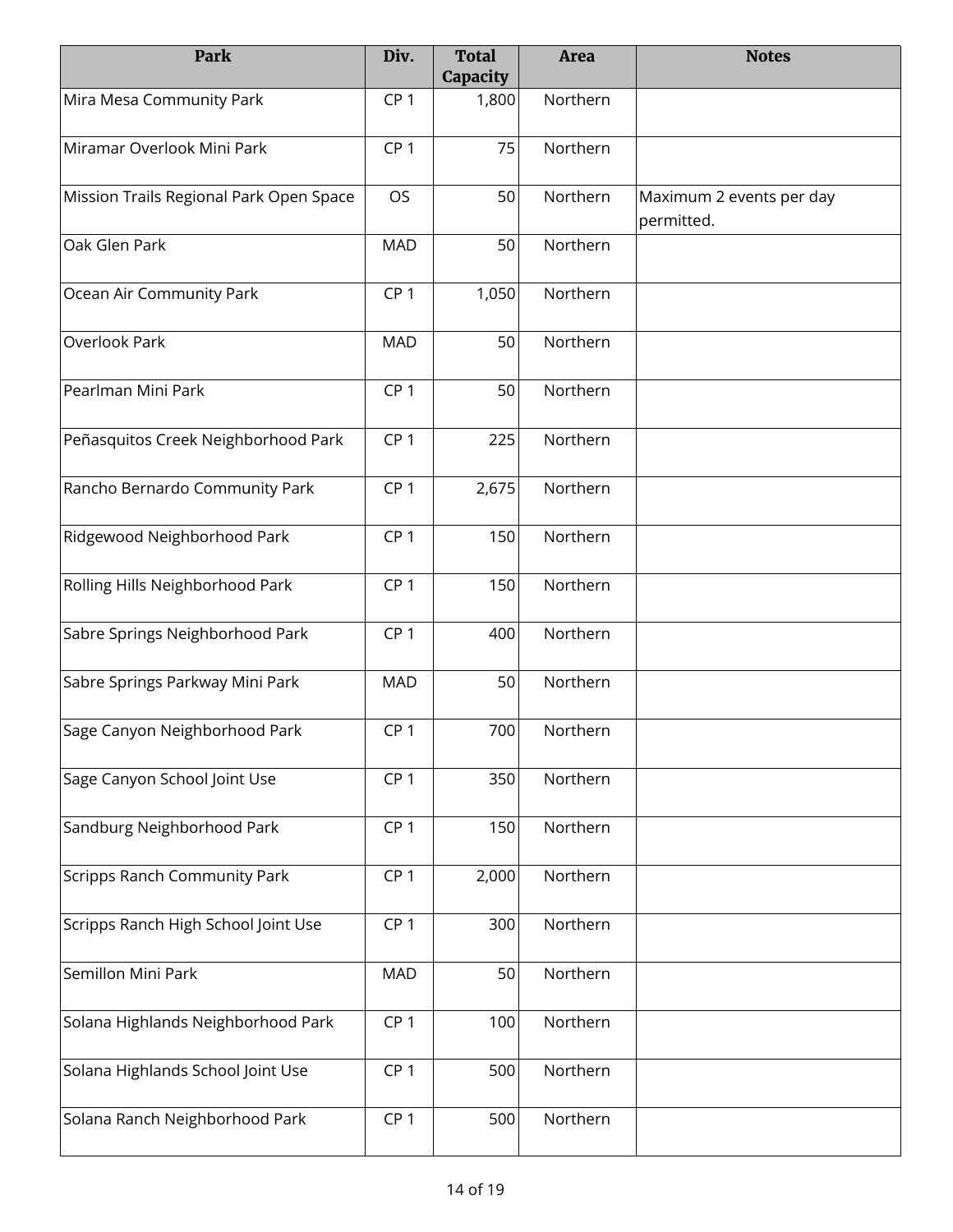| Park                                                | Div.            | <b>Total</b><br>Capacity | <b>Area</b> | <b>Notes</b>                                                                                              |
|-----------------------------------------------------|-----------------|--------------------------|-------------|-----------------------------------------------------------------------------------------------------------|
| South Creek Neighborhood Park                       | CP <sub>1</sub> | 375                      | Northern    |                                                                                                           |
| South Village Neighborhood Park                     | CP <sub>1</sub> | 250                      | Northern    |                                                                                                           |
| Spring Canyon Neighborhood Park                     | CP <sub>1</sub> | 575                      | Northern    |                                                                                                           |
| Stonebridge (Rancho Encantada)<br>Neighborhood Park | CP <sub>1</sub> | 450                      | Northern    |                                                                                                           |
| Sunridge Vista Mini Park                            | CP <sub>1</sub> | 50                       | Northern    |                                                                                                           |
| Sycamore Canyon Park                                | <b>MAD</b>      | 200                      | Northern    |                                                                                                           |
| Thurgood Marshall Middle School Joint<br>Use        | CP <sub>1</sub> | 300                      | Northern    |                                                                                                           |
| Torrey Del Mar Neighborhood Park                    | CP <sub>1</sub> | 100                      | Northern    |                                                                                                           |
| <b>Torrey Highlands Park</b>                        | CP <sub>1</sub> | 50                       | Northern    |                                                                                                           |
| Torrey Hills Neighborhood Park                      | CP <sub>1</sub> | 1,100                    | Northern    |                                                                                                           |
| Tri-Canyon Open Space                               | OS              | 50                       | Northern    | Only 1 event per month permitted.<br>Includes Tecolote, Marian Bear, and<br>Rose Canyon open space areas. |
| Twin Trails Neighborhood Park                       | CP <sub>1</sub> | 125                      | Northern    |                                                                                                           |
| Vail Creek Greenbelt                                | <b>MAD</b>      | 50                       | Northern    |                                                                                                           |
| Views West Neighborhood Park                        | CP <sub>1</sub> | 225                      | Northern    |                                                                                                           |
| Walker Neighborhood Park                            | CP <sub>1</sub> | 100                      | Northern    |                                                                                                           |
| Walker School Joint Use                             | CP <sub>1</sub> | 100                      | Northern    |                                                                                                           |
| Wangenheim Middle School Joint Use                  | CP <sub>1</sub> | 500                      | Northern    |                                                                                                           |
| Westview Neighborhood Park                          | CP <sub>1</sub> | 800                      | Northern    |                                                                                                           |
| Windwood Park                                       | CP <sub>1</sub> | 50                       | Northern    |                                                                                                           |
| Beach Area - Wavehouse                              | <b>DRP</b>      | 200                      | Shoreline   |                                                                                                           |
| Calumet                                             | <b>DRP</b>      | 80                       | Shoreline   |                                                                                                           |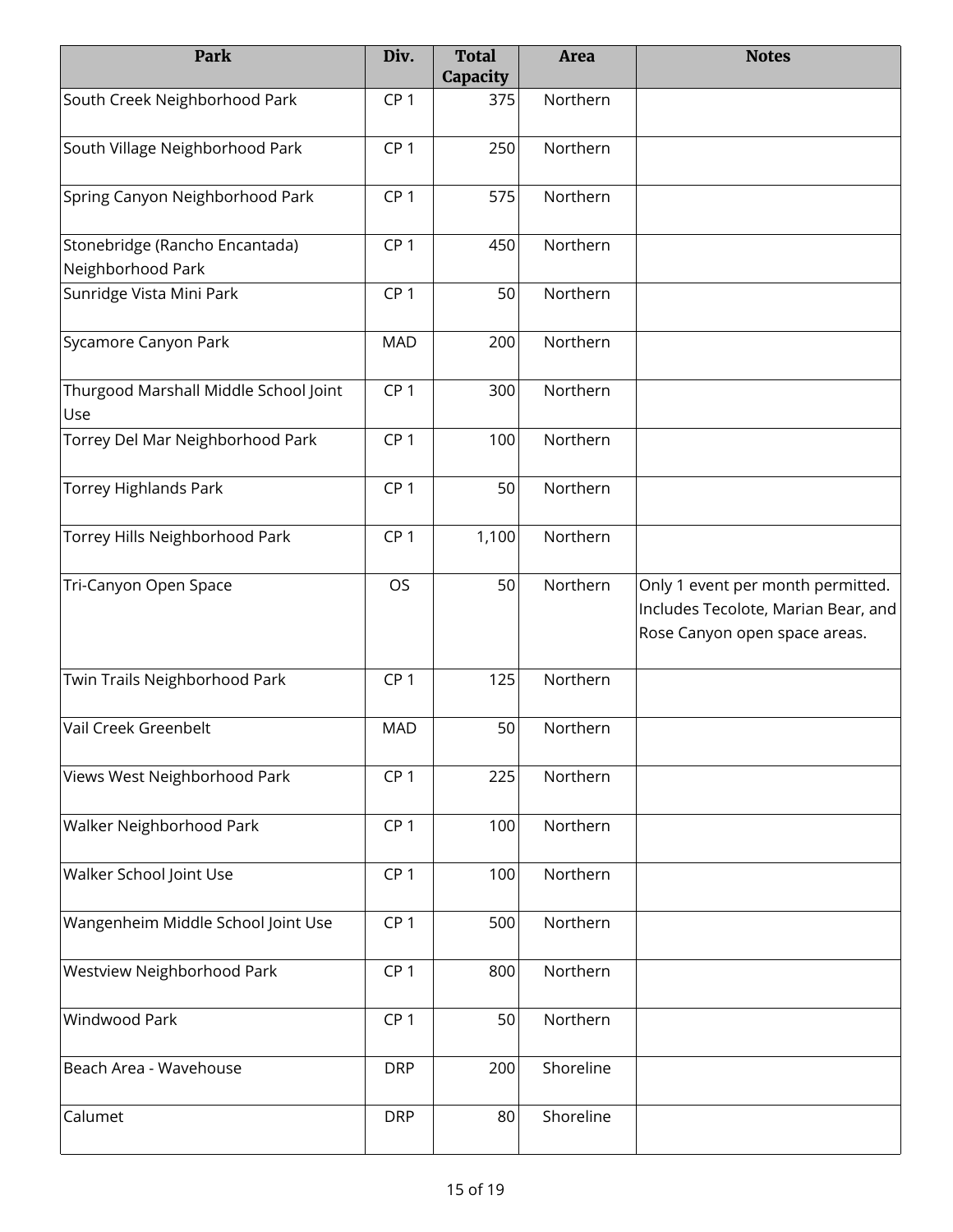| Park                                           | Div.       | <b>Total</b><br>Capacity | <b>Area</b> | <b>Notes</b>                              |
|------------------------------------------------|------------|--------------------------|-------------|-------------------------------------------|
| <b>Crystal Pier</b>                            | <b>DRP</b> | 250                      | Shoreline   |                                           |
| Crystal Pier Beach                             | <b>DRP</b> | 250                      | Shoreline   |                                           |
| Dog Beach                                      | <b>DRP</b> | 200                      | Shoreline   |                                           |
| <b>Ellen Browning Scripps</b>                  | <b>DRP</b> | 80                       | Shoreline   |                                           |
| Kellogg Park                                   | <b>DRP</b> | 80                       | Shoreline   |                                           |
| La Jolla Cove                                  | <b>DRP</b> | 100                      | Shoreline   |                                           |
| La Jolla Shores Beach                          | <b>DRP</b> | 200                      | Shoreline   |                                           |
| La Jolla Shores Contest                        | <b>DRP</b> | 200                      | Shoreline   |                                           |
| La Jolla Shores Hotel Beach Area               | <b>DRP</b> | 200                      | Shoreline   |                                           |
| Lifeguard Tower 32 at La Jolla Shores<br>Beach | <b>DRP</b> | 200                      | Shoreline   | Area available for surf contests<br>only. |
| Marine Street Beach                            | <b>DRP</b> | 50                       | Shoreline   |                                           |
| Ocean Beach - Avalanche Beach                  | <b>DRP</b> | 200                      | Shoreline   |                                           |
| Ocean Beach Pier                               | <b>DRP</b> | 250                      | Shoreline   |                                           |
| Ocean Beach Saratoga Park                      | <b>DRP</b> | 100                      | Shoreline   |                                           |
| Ocean Beach Surf Zone                          | <b>DRP</b> | 200                      | Shoreline   |                                           |
| Ocean Beach Veteran's Plaza Lawn               | <b>DRP</b> | 100                      | Shoreline   |                                           |
| Ocean Beach Volleyball                         | <b>DRP</b> | 200                      | Shoreline   |                                           |
| Ocean Beach Volleyball Sand Area               | <b>DRP</b> | 200                      | Shoreline   |                                           |
| Pacific Beach Drive                            | <b>DRP</b> | 200                      | Shoreline   |                                           |
| Pacific Beach North                            | <b>DRP</b> | 200                      | Shoreline   |                                           |
| San Fernando Place South                       | <b>DRP</b> | 200                      | Shoreline   |                                           |
| South Mission Beach Surf Zone                  | <b>DRP</b> | 200                      | Shoreline   |                                           |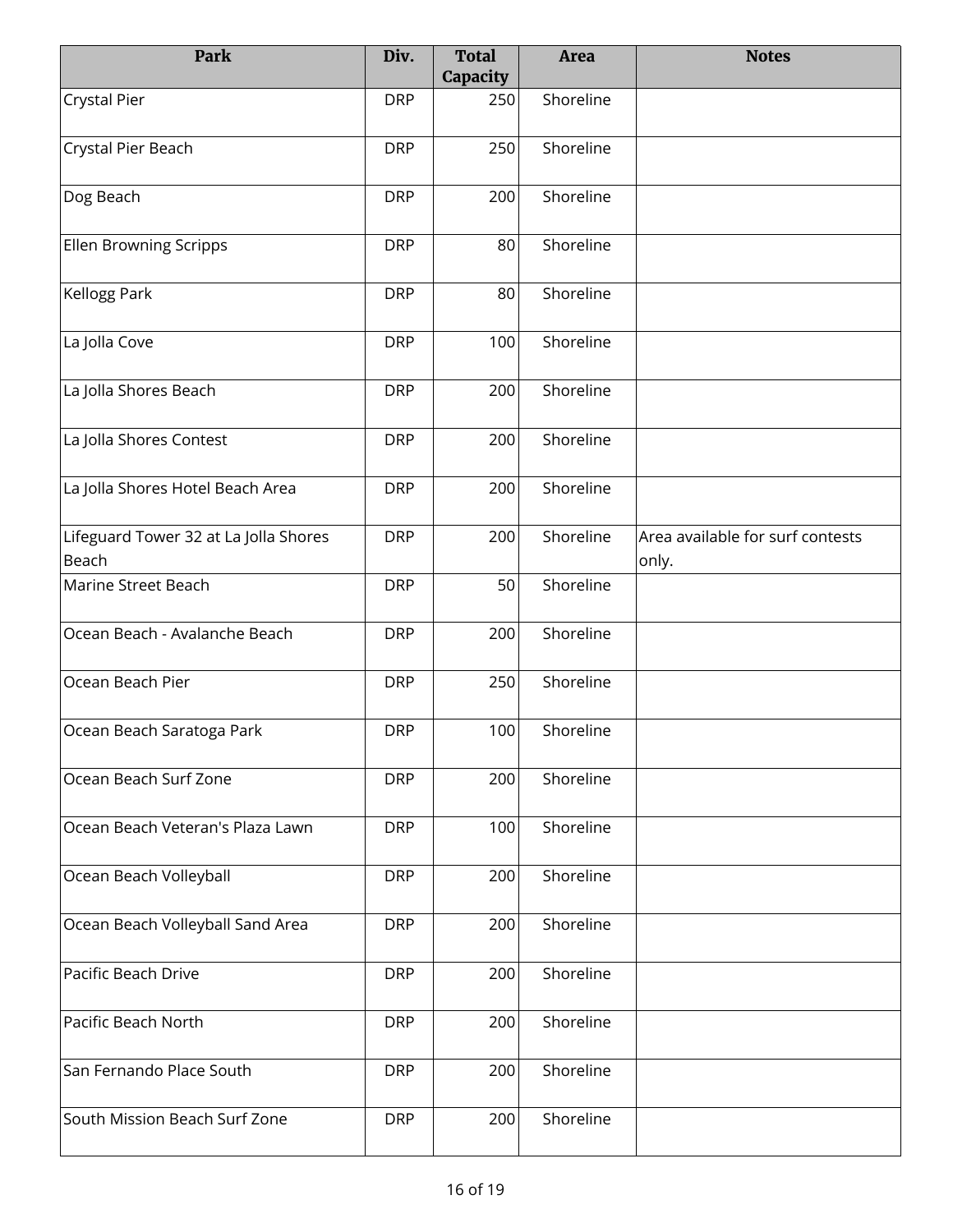| Park                                           | Div.            | <b>Total</b><br>Capacity | <b>Area</b>  | <b>Notes</b> |
|------------------------------------------------|-----------------|--------------------------|--------------|--------------|
| South Mission Beach Volleyball - 1             | <b>DRP</b>      | 100                      | Shoreline    |              |
| South Mission Beach Volleyball - 2             | <b>DRP</b>      | 100                      | Shoreline    |              |
| Sunset Cliffs at Ladera Street                 | <b>DRP</b>      | 50                       | Shoreline    |              |
| Sunset Cliffs at Luscombs Point Hill<br>Street | <b>DRP</b>      | 50                       | Shoreline    |              |
| Sunset Cliffs at Osprey Point                  | <b>DRP</b>      | 50                       | Shoreline    |              |
| Tourmaline Surfing Park                        | <b>DRP</b>      | 200                      | Shoreline    |              |
| <b>Wedding Bowl</b>                            | <b>DRP</b>      | 40                       | Shoreline    |              |
| Windansea Beach                                | <b>DRP</b>      | 50                       | Shoreline    |              |
| <b>Bay Terrace Community Park</b>              | CP <sub>2</sub> | 1,500                    | Southeastern |              |
| Boone Neighborhood Park                        | CP <sub>2</sub> | 250                      | Southeastern |              |
| Chavez Elementary School Joint Use             | CP <sub>2</sub> | 300                      | Southeastern |              |
| Chicano Neighborhood Park                      | CP <sub>2</sub> | 600                      | Southeastern |              |
| Dolores Magdaleno Memorial<br>Community Park   | CP <sub>2</sub> | 700                      | Southeastern |              |
| Dorothy Petway Neighborhood Park               | CP <sub>2</sub> | 225                      | Southeastern |              |
| Kennedy Neighborhood Park                      | CP <sub>2</sub> | 250                      | Southeastern |              |
| Kimbrough Elementary School Joint Use          | CP <sub>2</sub> | 250                      | Southeastern |              |
| Laura Rodriguez Elementary School Joint<br>Use | CP <sub>2</sub> | 300                      | Southeastern |              |
| Marie Widman Neighborhood Park                 | CP <sub>2</sub> | 450                      | Southeastern |              |
| Martin Luther King, Jr., Community Park        | CP <sub>2</sub> | 700                      | Southeastern |              |
| Mountain View Community Park                   | CP <sub>2</sub> | 600                      | Southeastern |              |
| Paradise Hills Community Park                  | CP <sub>2</sub> | 800                      | Southeastern |              |
| Parkside Neighborhood Park                     | CP <sub>2</sub> | 400                      | Southeastern |              |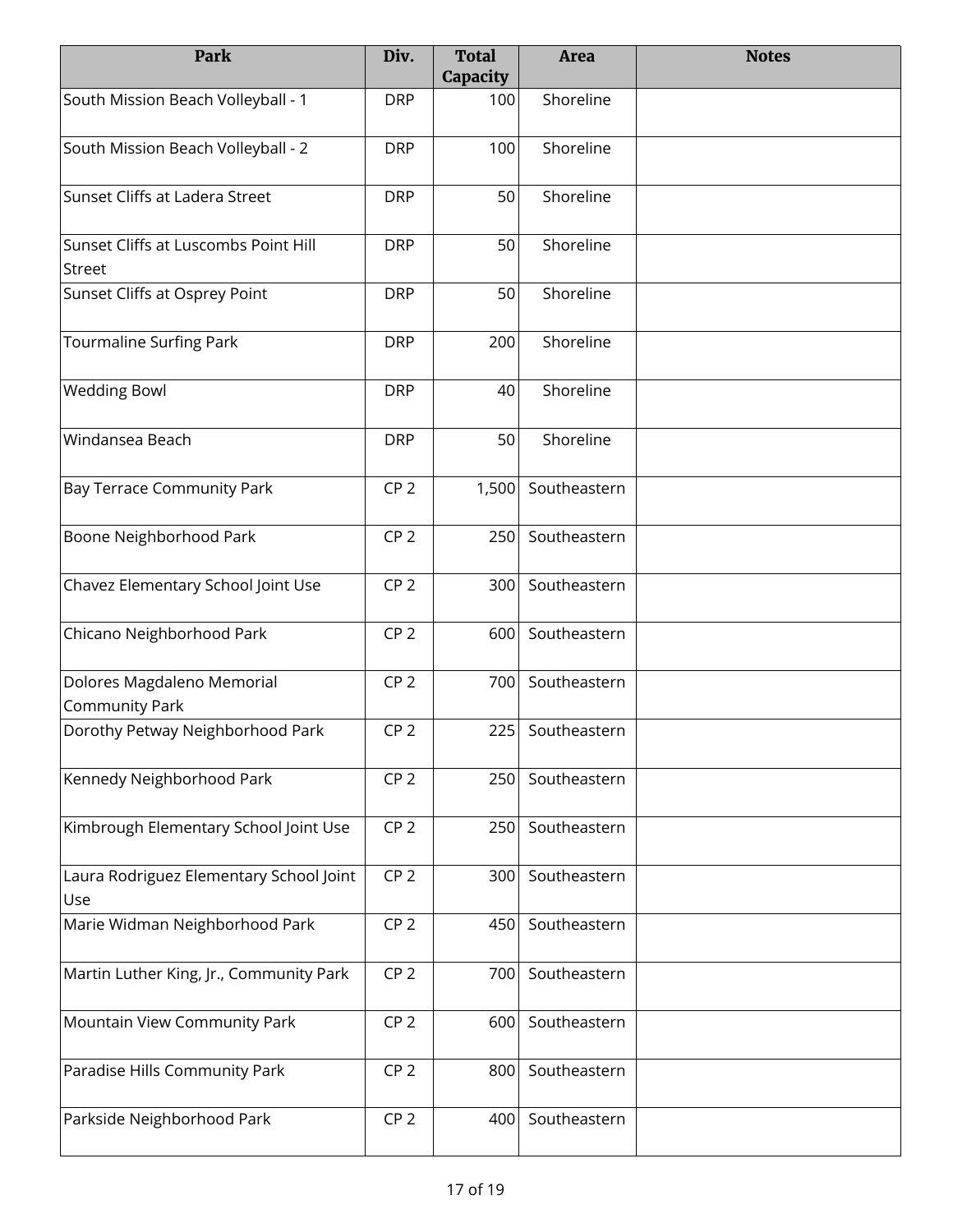| Park                                                      | Div.            | <b>Total</b><br>Capacity | <b>Area</b>  | <b>Notes</b>                      |
|-----------------------------------------------------------|-----------------|--------------------------|--------------|-----------------------------------|
| Penn Athletic Field                                       | CP <sub>2</sub> | 850                      | Southeastern |                                   |
| Penn Elementary Joint Use                                 | CP <sub>2</sub> | 250                      | Southeastern |                                   |
| Porter Joint Use                                          | CP <sub>2</sub> | 300                      | Southeastern |                                   |
| Sherman Elementary School Joint Use                       | CP <sub>2</sub> | 250                      | Southeastern |                                   |
| Southcrest Community Park                                 | CP <sub>2</sub> | 600                      | Southeastern |                                   |
| Valencia Park Elementary School Joint<br>Use              | CP <sub>2</sub> | 600                      | Southeastern |                                   |
| Willie Henderson Community Park                           | CP <sub>2</sub> | 750                      | Southeastern |                                   |
| Berry Neighborhood Park                                   | CP <sub>2</sub> | 250                      | Southern     |                                   |
| Coral Gate Neighborhood Park                              | CP <sub>2</sub> | 200                      | Southern     |                                   |
| Howard Lane Neighborhood Park                             | CP <sub>2</sub> | 500                      | Southern     |                                   |
| La Mirada Elementary Joint Use                            | CP <sub>2</sub> | 400                      | Southern     |                                   |
| Larsen Field                                              | CP <sub>2</sub> | 1,500                    | Southern     |                                   |
| Montgomery-Waller Community Park                          | CP <sub>2</sub> | 6,200                    | Southern     |                                   |
| Nestor Neighborhood Park                                  | CP <sub>2</sub> | 900                      | Southern     |                                   |
| Ocean View Hills Elementary Joint Use                     | CP <sub>2</sub> | 500                      | Southern     |                                   |
| Ocean View Hills Neighborhood Park                        | CP <sub>2</sub> | 300                      | Southern     |                                   |
| Otay Valley Regional Park Open Space                      | <b>OS</b>       | 50                       | Southern     | Only 1 event per month permitted. |
| Palm Ridge Neighborhood Park                              | CP <sub>2</sub> | 1,500                    | Southern     |                                   |
| Robert Egger, Senior - South Bay<br><b>Community Park</b> | CP <sub>2</sub> | 2,500                    | Southern     |                                   |
| San Ysidro Community Park                                 | CP <sub>2</sub> | 300                      | Southern     |                                   |
| Silver Wing Neighborhood Park                             | CP <sub>2</sub> | 1,750                    | Southern     |                                   |
| Sunnyslope Neighborhood Park                              | CP <sub>2</sub> | 300                      | Southern     |                                   |